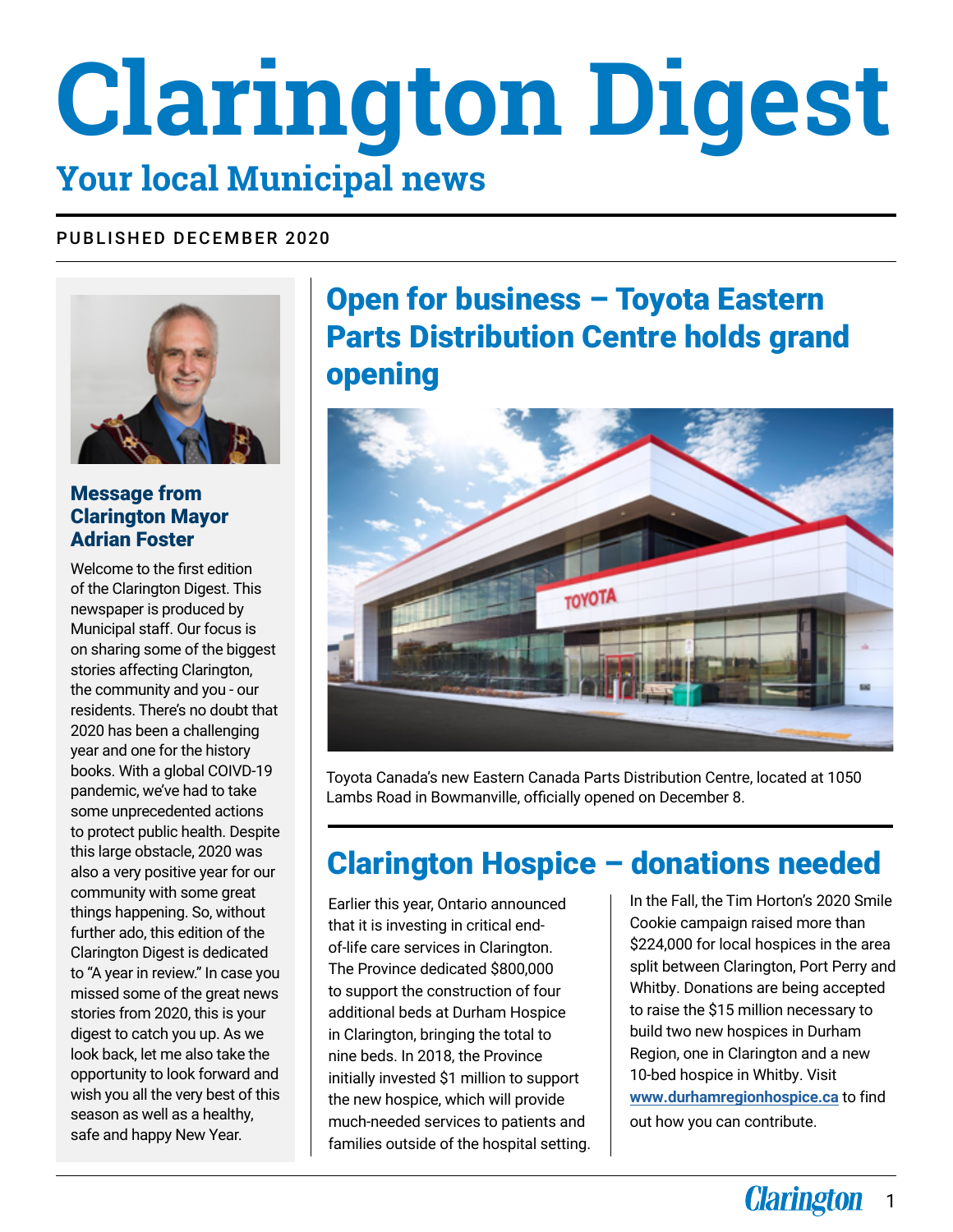#### Clarington ranks #1 in Durham for efficiency in its development approval process

Clarington has been ranked number one in Durham Region and fourthbest overall in the Greater Toronto Area (GTA) in a recent study by the Building Industry Land Development Association (BILD), which compared development fees and timelines in the development process among municipalities. The report reviewed 18 GTA municipalities, including four in Durham Region (Pickering, Oshawa, Whitby, Clarington) looking at factors that affect home affordability.

In addition to leading the pack in Durham, Clarington ranked fourthbest overall in three categories including planning features, municipal charges and approval times. The report examined the cost of building among municipalities, and overall, Clarington ranked as one of the best when looking at low-rise and high-rise building scenarios. Clarington's fees represented 7.1 per cent of the cost of developing a lowrise unit, and just 6.9 per cent of the cost of developing a high-rise unit.

The report also analyzed timeframes to process various development applications. Clarington ranked as one of the most efficient municipalities in terms of processing development applications. When looking at estimated staff numbers allocated per 1,000 housing starts,

the GTA average was 75.1 staff. Clarington ranked fifth-lowest overall, and the lowest in Durham Region, with 57 employees dedicated per 1,000 housing starts. Clarington's

"Clarington is leading many municipalities as we continue to evolve and improve our development approvals process. The Municipality strives to remove red tape and support our growing community and bustling economy." - Mayor Adrian Foster

approval times are almost twice as fast as compared to the three municipalities with lower employees dedicated per 1,000 housing starts.

The purpose of the Municipal Benchmarking Study is to compare approaches that different municipalities have in place for the approval of new housing development, looking at factors that impact home affordability.

# Clarington is

## home to a new generation of nuclear power and opportunity

Ontario Power Generation (OPG) announced plans to move ahead with the next generation of clean, carbon-free nuclear power. OPG has resumed plans to build a small modular reactor (SMR) at its site in Darlington by 2028. The company has applied to renew its licence to build SMRs in Darlington, which is the only site in Canada licensed to allow new nuclear. According to a Conference Board of Canada Study, the project will generate thousands of jobs in Ontario. The report outlines 700 new jobs will be created during the project development, with 1,600 jobs added during the manufacturing and construction phase and a further 200 jobs during the operation of the SMR. "Clarington is excited to be home to OPG as it expands its operations and brings in a new era of nuclear technology," said Clarington Mayor Adrian Foster. "The SMR is yet another addition to an already busy Darlington Nuclear Plant that is undergoing a major refurbishment of its four nuclear reactors to the tune of more than \$12 billion. In addition, OPG announced that it is moving its Corporate headquarters to Clarington, bringing another 2,000 jobs to our community," added Mayor Foster.

The Darlington Nuclear plant is set to produce a key life-saving medical isotope – Cobalt-60. Cobalt-60 is used to sterilize medical instruments including syringes, gloves, implants and COVID-19 testing swabs.